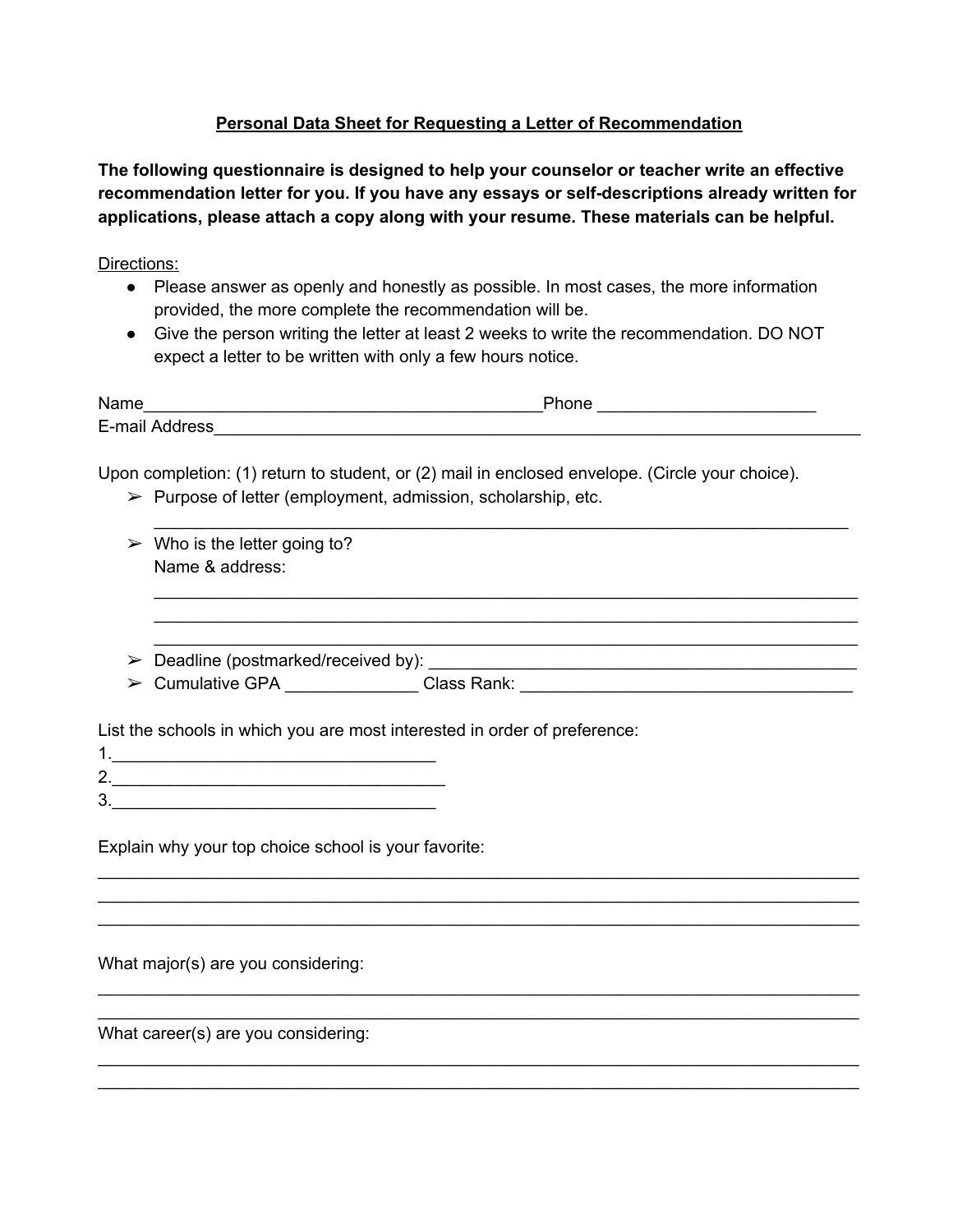What do you consider your most important activities, interests, talents outside of school? Why?

What obstacles have you had to overcome during high school and how did you overcome them?

What awards and honors have you received? AP Classes?

What are your three most distinguishing or most admirable qualities? Explain.

What do you hope to accomplish in college and after college?